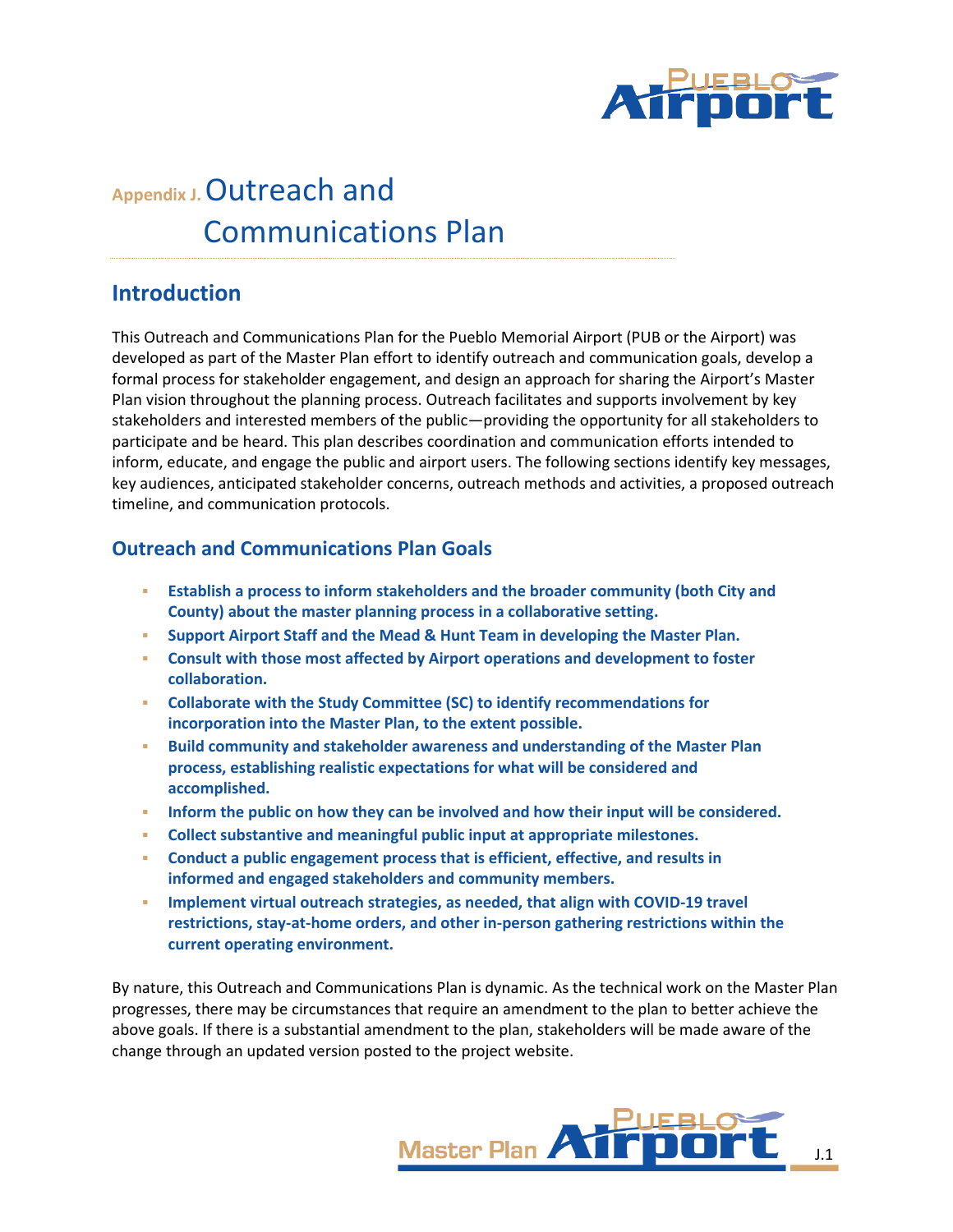# **Key Messages**

The key messages presented in the list below frame the background information on the Pueblo Airport and Master Plan and will be used to provide clear and consistent messaging regarding the planning process, project schedule, and public involvement opportunities.

### **General Messages**

- **The Pueblo Memorial Airport is conducting a Master Plan Study, a process that will be completed in 2021, with the majority of work taking place before April 2021. The Master Plan will serve as the Airport's 20-year blueprint for the layout, improvement, and expansion of its physical facilities.**
- **This Study will serve to provide up-to-date information about the Airport and identify possible new projects that will support the Airport's long-term viability and enhance facility safety, while supporting economic development and the Airport's commitment to be a good neighbor.**
- **We want to hear from you! Let us know what you think about the future of Pueblo Airport – send us comments, engage with us virtually, and attend public meetings to learn more about the Airport and the Master Plan.**

# **Airport Background**

- **Pueblo Memorial Airport is classified as a primary non-hub commercial service airport. PUB is an essential air service (EAS) airport, with a current contract for regional commercial air service through United Airlines (SkyWest). PUB also supports initial flight screening for the US Air Force and other GA-related activities. With over 130 existing based aircraft, the Airport serves the general aviation needs of the Pueblo Metropolitan Statistical Area (MSA) and the surrounding communities.**
- **PUB is an important part of the local economy, providing a regional economic impact of approximately \$103.7 million annually. This includes support for over 775 direct jobs at airport businesses with an annual payroll of \$38.7 million.<sup>1</sup>**
- **Canadian Aviation Education (CAE)-Doss, a provider of military pilot training and screening, is a major tenant at PUB. The Airport's Air Traffic Control Tower (ATCT) currently records Doss's operations as military flights, which creates potential conflicts between the Airport and the future projected growth predicted by the Federal Aviation Administration (FAA) in their Terminal Area Forecast (TAF). These numbers will be an important component of the Master Plan.**
- **The Airport is a self-supporting entity that is owned by the City of Pueblo.**

<sup>1</sup> *2020 Preliminary CDOT Economic Impact Study of Colorado Airports.*

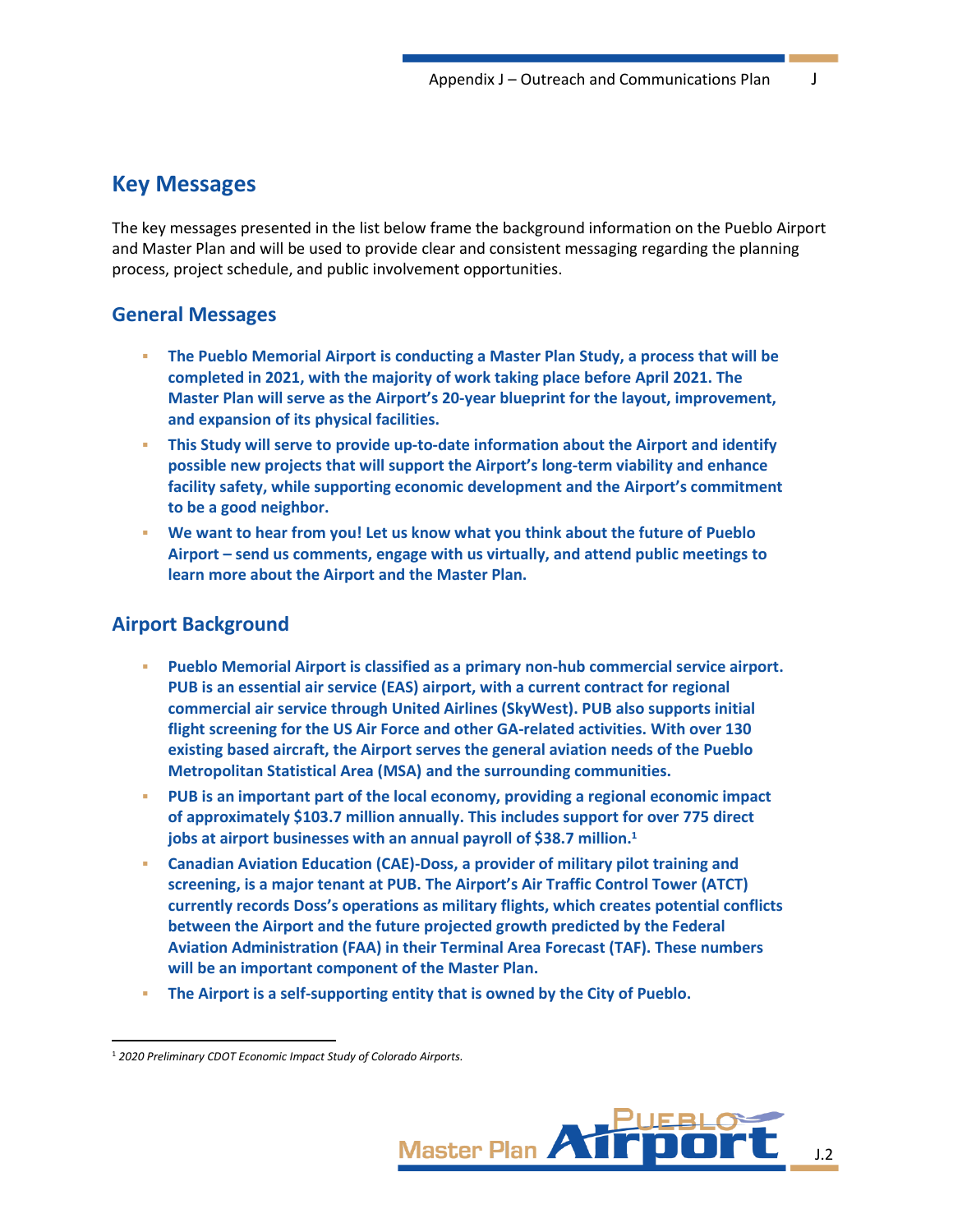# **Master Plan Background**

- **In March 2020 the Airport formed the Study Committee (SC) to support the development of the Airport Master Plan. The SC will serve in an advisory role to oversee the Master Plan process and provide recommendations to the Airport and consultant team.**
- **The Airport must have a current Master Plan to be eligible for project funding from the FAA. The FAA provides 90% of the funding for the planning process.**
- **There are two elements of a Master Plan the FAA is required to review and approve: the forecasts of aviation activity and the airport layout plan (ALP).**

### **Master Plan Purpose and Process**

- **This Study will recommend future improvements that enhance operational safety, align with the Airport's economic development and strategic goals, and follow federal, state, and local regulatory guidelines.**
- **The planning process will describe existing airport conditions, identify future facility needs, and outline possible alternatives to meet those needs.**
- **EXECT 15 It is critical to have accurate counts of airworthy based aircraft at PUB as it helps inform the forecasts and could impact potential future AIP funding for which PUB is eligible.**
- **Alternatives will be evaluated to consider the environment, businesses, and residents adjacent to the Airport, modes of transportation, and other airports in the region.**
- **This Plan will incorporate feedback from residents, airport users, tenants, the PUB Study Committee, Airport Staff, and the FAA.**
- **The Final Master Plan will be brought before the Pueblo City Council for adoption in 2021.**

### **Public Involvement**

- **Public/Stakeholder involvement and coordination is crucial to the success of the Master Plan.**
- **The project Study Committee will help to guide development of the plan. The Study Committee is comprised of Airport Advisory Committee members, airport tenants, stakeholders, and representatives from the City of Pueblo.**
- **Current plan information will be posted on the Airport's website throughout the course of the project.**
- **Comments and requests for information can also be submitted through the website.**

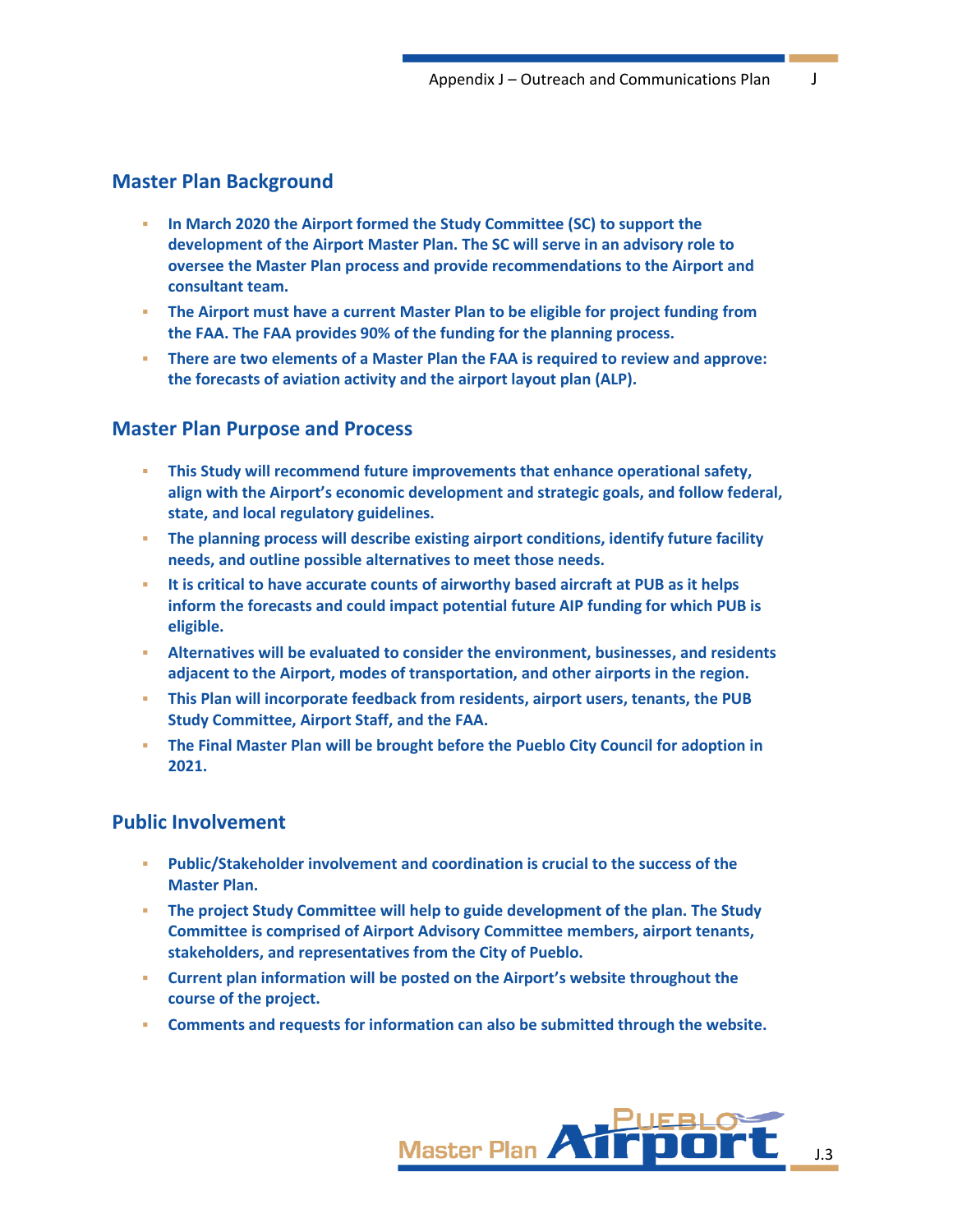# **Key Audiences**

Three key audience groups have been identified by the SC and the project team. These include SC members and the organizations they represent, selected stakeholders and community members, and the general public. **[TABLE](#page-3-0) 1** identifies specific audiences within each group. Information about organizational meetings is included, where available.

#### <span id="page-3-0"></span>**TABLE 1: Key Audience Groups**

| <b>AUDIENCE GROUP</b>                                           | <b>MEMBERS</b>                                                                                                                                                 |  |
|-----------------------------------------------------------------|----------------------------------------------------------------------------------------------------------------------------------------------------------------|--|
| <b>Sc Members and Represented</b><br><b>Organizations</b>       | SC members (SC meetings coincide with working paper<br>deliverables)                                                                                           |  |
| <b>Community, Business, And</b><br><b>Internal Stakeholders</b> | Airport Leaseholders<br>City of Pueblo<br>ш<br>Pueblo County<br>ш                                                                                              |  |
| <b>General Public</b>                                           | Recognized City of Pueblo and Pueblo County<br>٠<br>neighborhoods and neighborhood associations in the<br>airport vicinity (coordinated through Airport Staff) |  |

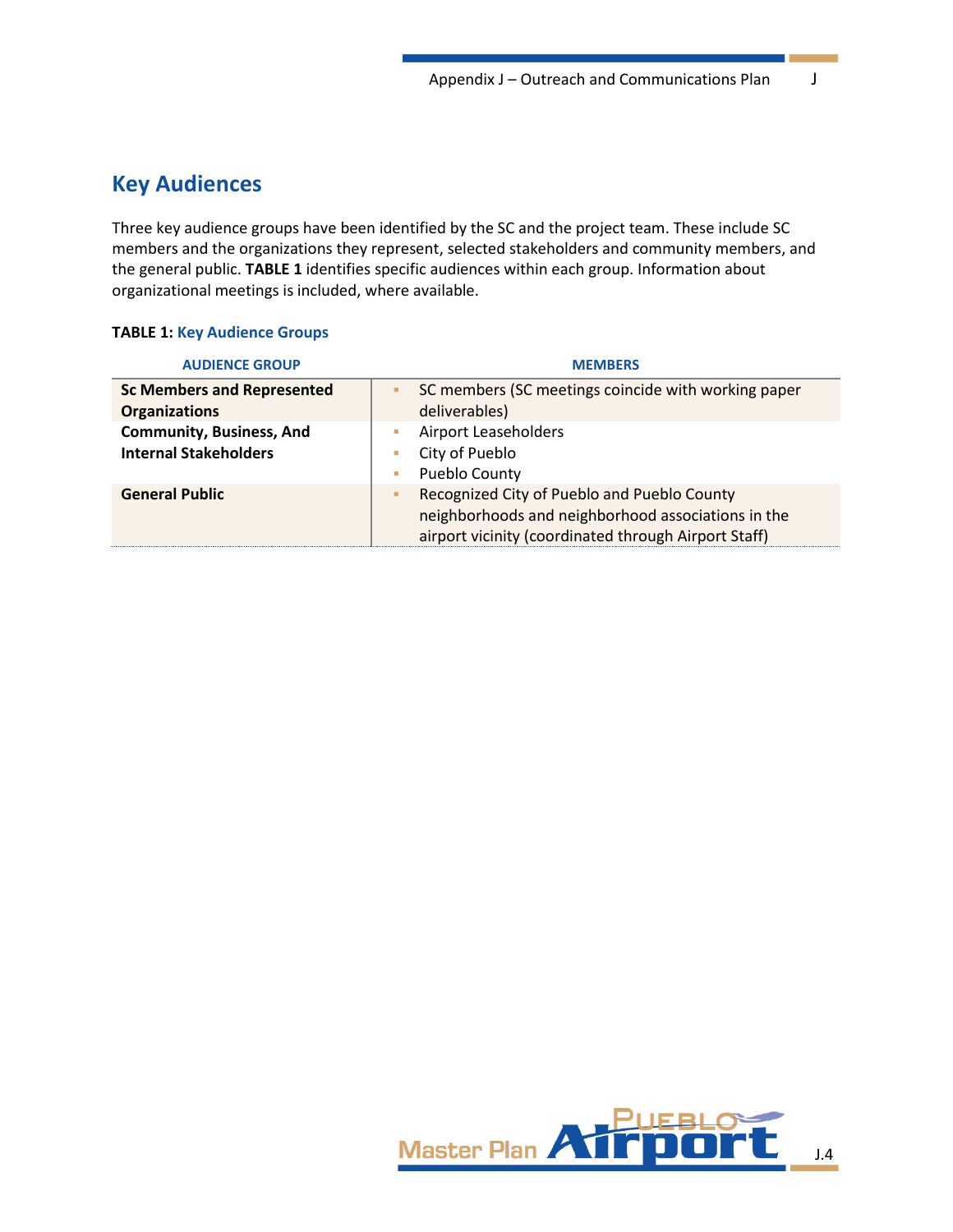# **Anticipated Stakeholder Concerns**

This section identifies anticipated stakeholder concerns that should be verified by project stakeholders at the onset of the project. Early involvement helps identify key concerns and enhance communication between the public and the consultant team, which can drastically improve the focus as well as, ultimately, the results of the master planning process. While it is unlikely that every concern voiced by stakeholders can be eliminated, obtaining input from the public before developing recommendations provides the opportunity to mitigate concerns, garner broader support, and develop a more successful Master Plan.

Potential stakeholder concerns related to the Pueblo Airport Master Plan could involve a range of topics, including but not limited to:

- **Balancing economic development priorities with safety enhancements.**
- **Coordinating future development with the Airport Traffic Control Tower and the viability of future scheduled commercial service.**
- **Potential changes in proposed land uses surrounding the Airport.**
- **Potential environmental impacts associated with proposed future development projects.**
- **Future hangar capacity and other landside development needs.**
- **Optimizing future development of the Airport according to the stakeholder, which sometimes results in conflicting priorities.**
- **Private sector development and involvement.**
- **Development project funding sources.**

The consultant team intends to use plain language and minimize the use of acronyms and technical jargon that may be unfamiliar to a public audience as much as possible in its outreach and communication efforts. This includes proactively providing definitions of technical terms and explanations of relevant regulations when used in project messages, and using easy-to-understand graphics, tables, and charts in addition to narrative descriptions. In some cases, concerns and objections expressed by stakeholders occur due to a lack of understanding or a misunderstanding on a specific topic. Should the need arise, Mead & Hunt will assist Airport Staff in addressing the issue, which may include refining the FAQs on the project website, providing more information at the next milestone event, or developing targeted fact sheets or other project communications. Including the topic as an agenda item at a SC meeting may provide clarity to the issue while delivering more information to SC members, which they can help distribute to their constituents and the public.

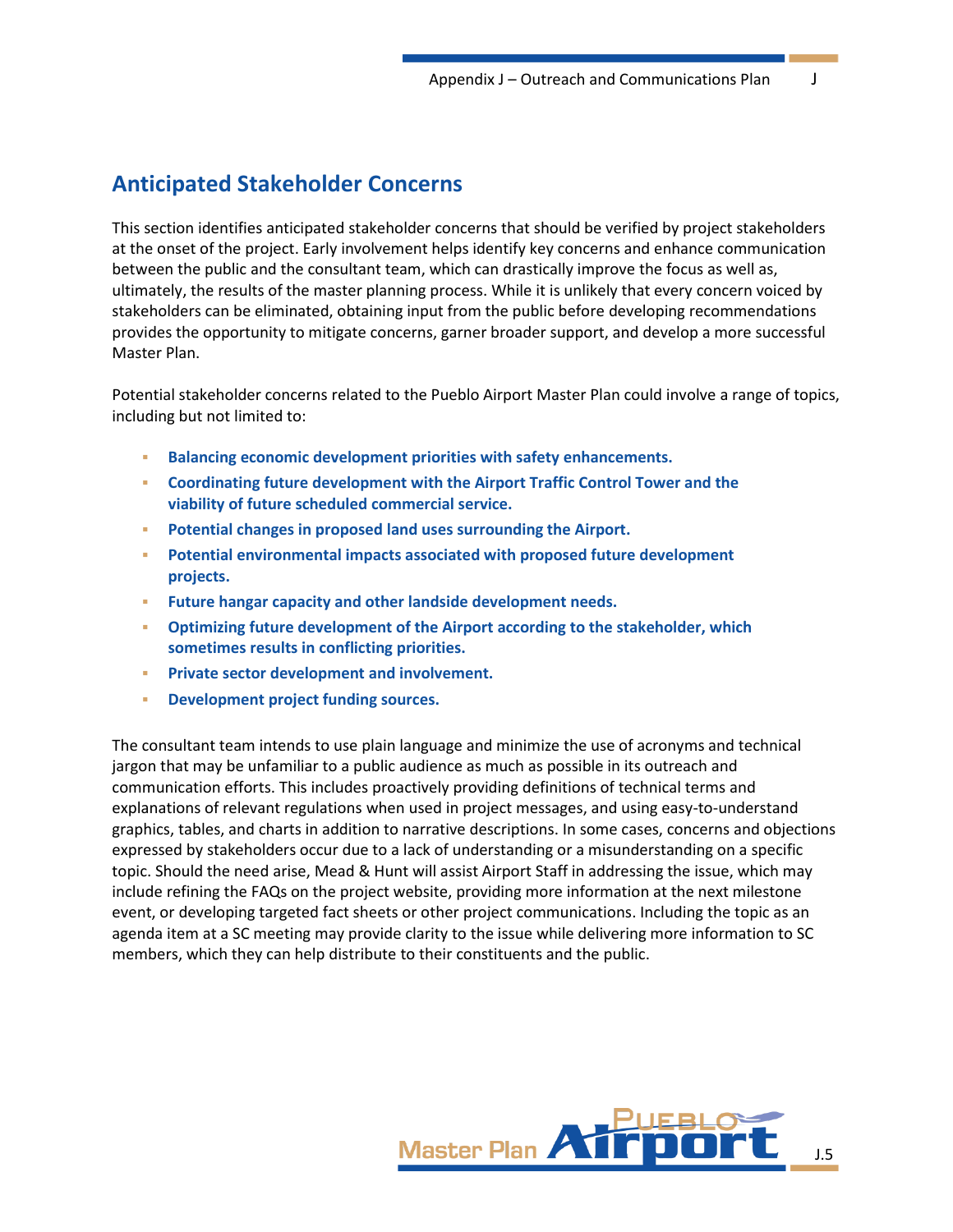# **Proposed Communication Tools and Engagement Techniques**

The primary communication and engagement techniques proposed to accomplish the outreach and communication goals of the Master Plan are a combination of in-person\* interactions (in the form of briefings and public informational meetings) and informative communication materials (including a project website, informational materials, and social media posts). These activities will each be tailored to their respective audiences.

\*In-person interactions will be held only if local, state, and federal orders allow at the time these engagement opportunities are required. Care will be taken to follow all applicable social distancing guidelines and best practices in effect at the time. Should restrictions due to the COVID-19 pandemic preclude in-person interactions, Mead & Hunt will implement alternative delivery and collaboration solutions to meet the project's needs.

# **Communication Tools**

Mead & Hunt will work with the Airport to develop communication tools and materials that support the planning process, which may include:

- **Key messages and speaking points:** The list of key messages (presented at the beginning of this plan) provides a breakdown of messages, by topic, that may be used to develop speaking points for presentations and briefings and to respond to inquiries. Using these key messages provides consistency in project messaging; messages will be updated to reflect current project conditions and responses to community questions.
- **Project website:** The Airport will create an area for the Master Plan on the Airport's existing website.<sup>2</sup> Specific content for the website will be developed by Mead & Hunt and may include reports, tables, infographics, drawings, narrative text, and other content as required. The project website will include:
	- $\rightarrow$  Project background, purpose, process, and schedule.
	- $\rightarrow$  Public project documents (working papers, outreach materials, and other supporting documents).
	- $\rightarrow$  Information on community engagement opportunities, including this Outreach and Communications Plan; dates, times and locations of public meetings; how to sign up for email notifications; and an online comment form for consideration in the Master Plan development process.
	- $\rightarrow$  Helpful terms and definitions.
	- $\rightarrow$  Project frequently asked questions (FAQs).

<sup>2</sup> Per FAA policy in the AIP Handbook, Appendix E-2, the public will not be required to register to view and/or download documents.

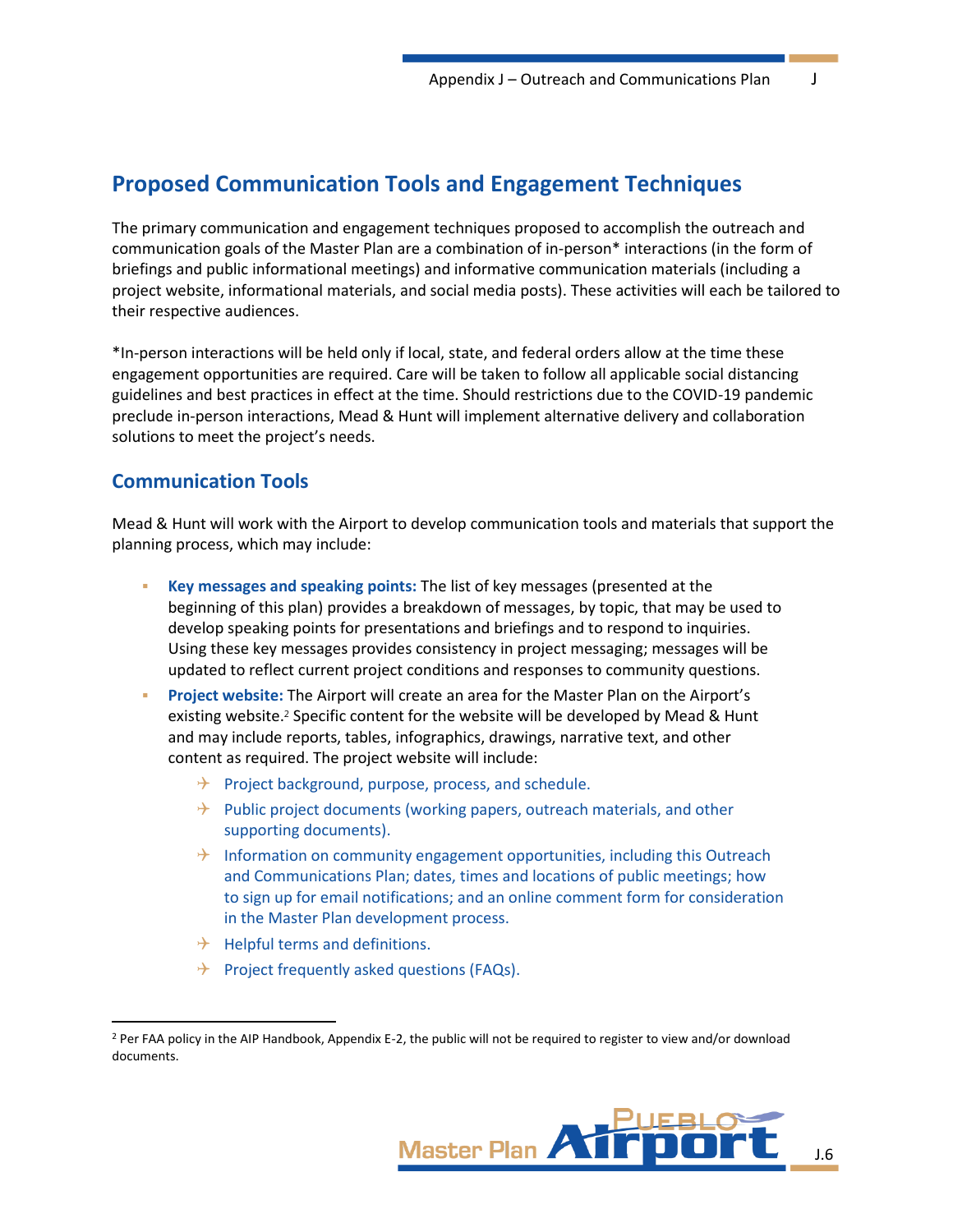- **E-news updates:** Periodic project updates will be sent out through the City of Pueblo's email subscription service to all subscribers of the News Flash – Aviation list. Updates will include project progress, milestones, and notification of community engagement opportunities, such as public open houses or availability of public project documents.
- **Presentations:** A library of presentation slides will be used to tailor briefings for key stakeholders, the SC, and the public. These slides may be used in various combinations according to the group and timeframe available for the presentation. Hard copy handouts of the presentations may be most appropriate for individual or small group briefings.
- **Presentation boards:** Presentation boards will be developed for the public open-house informational meetings. These can be left with Airport administration staff to be displayed in the terminal following the meetings, if desired.
- **Frequently Asked Questions (FAQs):** An FAQs document will be maintained based on communications and comments received. The document will be posted to the project website and may also be used as leave-behind material at briefings.
- Social media: Social media posts on the Fly Pueblo Facebook page will be crafted to coincide with the availability of new content on the website, distribution of e-news updates, and announcements of public meetings or other project activities. Notice of social media posts will be provided to City of Pueblo for sharing via their social media channels.
- **Public notices:** Public notices announcing the public open house meetings will be provided to the Airport for distribution through local media outlets serving the City of Pueblo and Pueblo County.
- **Website links, banners or infographics to drive traffic to PUB website:** Web banners and/or infographics will be developed and offered for placement on the Pueblo City and County websites (if allowed by those entities) in an effort to raise awareness of the ongoing Airport Master Plan and to drive traffic to the PUB website where more information can be obtained. If banners and infographics are not able to be posted on those websites, a text link will be offered instead.

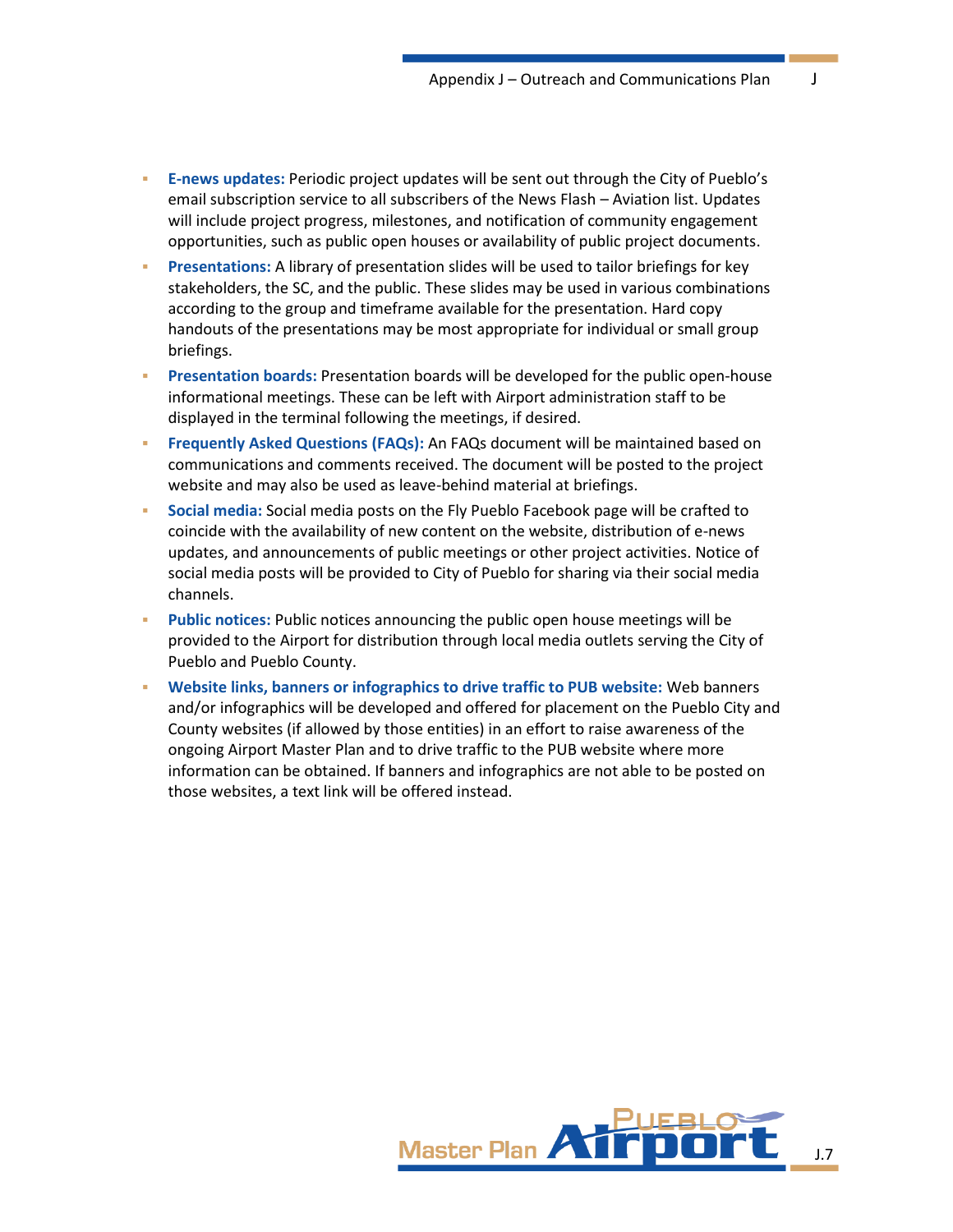# **Engagement Activities**

The following proposed engagement activities have been scoped and are suggested to reach the broadest audience possible and will be used to target specific audiences interested in the Master Plan:

- **Five (5) Study Committee meetings (Stakeholder briefings):** SC meetings will be used to provide updates on technical work, issued through a series of working papers. Draft materials will be distributed to SC members in advance, while the meetings themselves will be used to solicit feedback for incorporation to the extent possible. When possible, SC meetings will be held in-person, with a virtual meeting option available for those who need it. When meeting in person is not possible due to the COVID-19 pandemic, travel restrictions, and in-person gathering restrictions, SC meetings will be held exclusively in virtual settings.
- **Four (4) individual or organizational briefings:** Formal briefings will be offered to primary stakeholders at key points during the planning process. These briefings will be offered to the Pueblo City Council or other groups as necessary. The consultant team will provide a master slide deck and any informational packets needed for these briefings, whether the consultant team's in-person attendance is required or not. For any briefings where the consultant team is not present, prep packets and additional coordination with Airport staff will also be provided, as requested. To the extent possible, SC and public meeting dates will be scheduled to coincide with any briefings that would occur on a set schedule (i.e., City Council briefings) to minimize travel expenses. Additional briefings, or follow-up visits, will be provided as needed or requested.
- **Two (2) public open house meetings:** Mead & Hunt will coordinate two public open house informational meetings at key project milestones to provide the public with the opportunity to learn about the project and submit input that may inform the Master Plan. Mead & Hunt will draft and provide the Airport with public notices to be distributed through local and social media outlets, informing the public about the information meetings with date, time, and location information. Per the scope of services, the Airport will be responsible for securing a venue for these meetings.

**[TABLE](#page-8-0) 2** identifies the relationship of project communication and engagement tools to the target audiences.

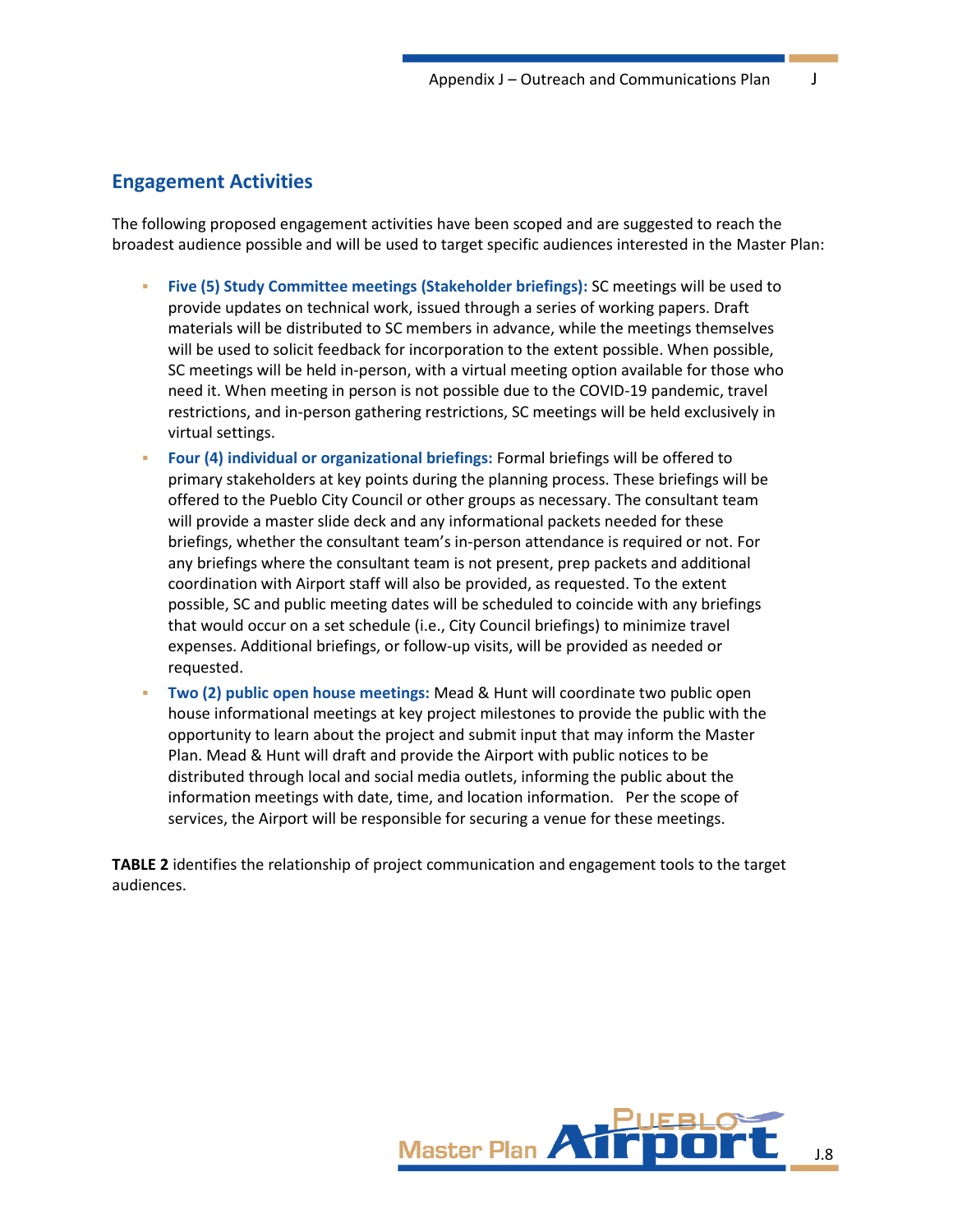| <b>TARGET AUDIENCE GROUP</b>                                    | <b>PRIMARY COMMUNICATION</b><br><b>TOOLS</b>                                                                                                                                                | <b>PRIMARY ENGAGEMENT ACTIVITIES</b>                                               |
|-----------------------------------------------------------------|---------------------------------------------------------------------------------------------------------------------------------------------------------------------------------------------|------------------------------------------------------------------------------------|
| <b>Study Committee Members</b>                                  | Presentations (including<br>٠<br>summary of public<br>involvement activities)<br>Project website<br>٠                                                                                       | SC meetings<br>٠                                                                   |
| <b>Community, Business, and</b><br><b>Internal Stakeholders</b> | Presentations<br>a.<br>Project website<br>×.<br>FAQs<br>L.<br>Social media posts<br>L.<br>Key messages and<br>a.<br>speaking points<br>Comment form<br>a.                                   | Individual or organizational<br>×.<br>briefings<br>Public open house meetings<br>٠ |
| <b>General Public</b>                                           | Project website<br>٠<br><b>Presentation boards</b><br>٠<br>Presentations<br>٠<br>FAQ <sub>S</sub><br>٠<br><b>Public notices</b><br>٠<br>Social media posts<br>٠<br><b>Comment Form</b><br>п | Public open house meetings<br>٠<br>Individual or organizational<br>٠<br>briefings  |

### <span id="page-8-0"></span>**TABLE 2: Target Audience Engagement Tools**

# **Engagement Activity Support**

For each of the meetings/events described in **[TABLE](#page-8-0) 2**, Mead & Hunt will support Airport Staff by:

- **Coordinating logistics.**
- **Jointly developing informational materials, presentations, public notices, social media posts, and/or talking points.**
- **Participating in preparation sessions by phone or in-person (when possible).**
- **Providing staffing as appropriate.**
- **Summarizing key stakeholder comments, questions, and concerns to help determine next steps.**

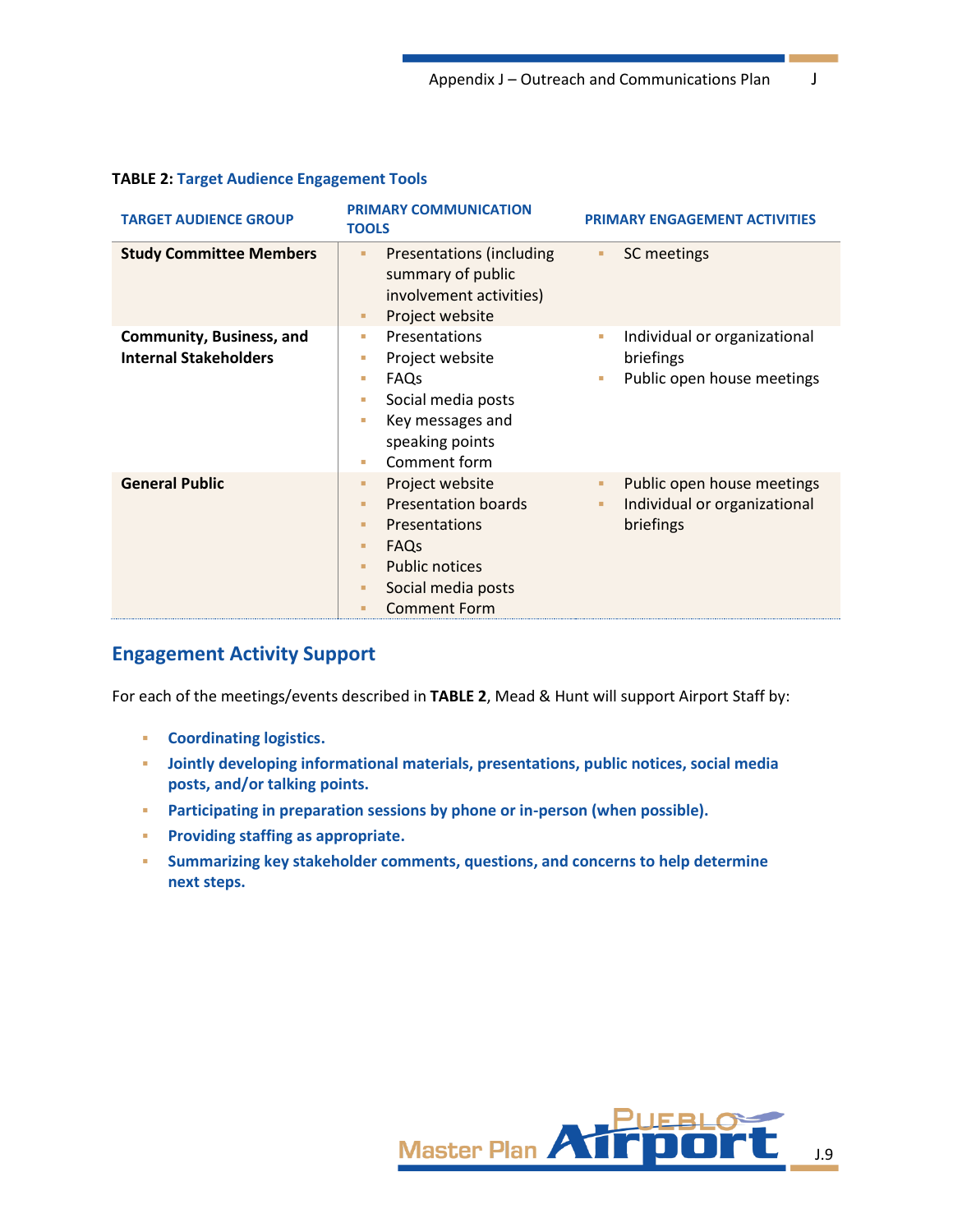# **Proposed Outreach Timeline**

Stakeholders and the public will be involved at key milestones throughout the planning process—from initial education to information sharing about key data, to discussion of comments, questions, and concerns.

General timing considerations for outreach and communication activities supporting the Master Plan process are illustrated in **[FIGURE 1](#page-9-0)**. The proposed schedule includes SC meetings and larger-scale public open houses/meetings at critical milestones (the Conceptual Development Plan and the Draft Final Master Plan Report).

If necessary, Ryan Hayes, the Mead & Hunt Project Manager, may attend up to four (4) additional meetings not included in the schedule. These meetings could include additional SC meetings, neighborhood/interest group meetings, City Council meetings, or FAA coordination meetings either at the Denver ADO or other locations as required.



#### <span id="page-9-0"></span>**FIGURE 1: Project Schedule with Key Public Involvement Milestones**